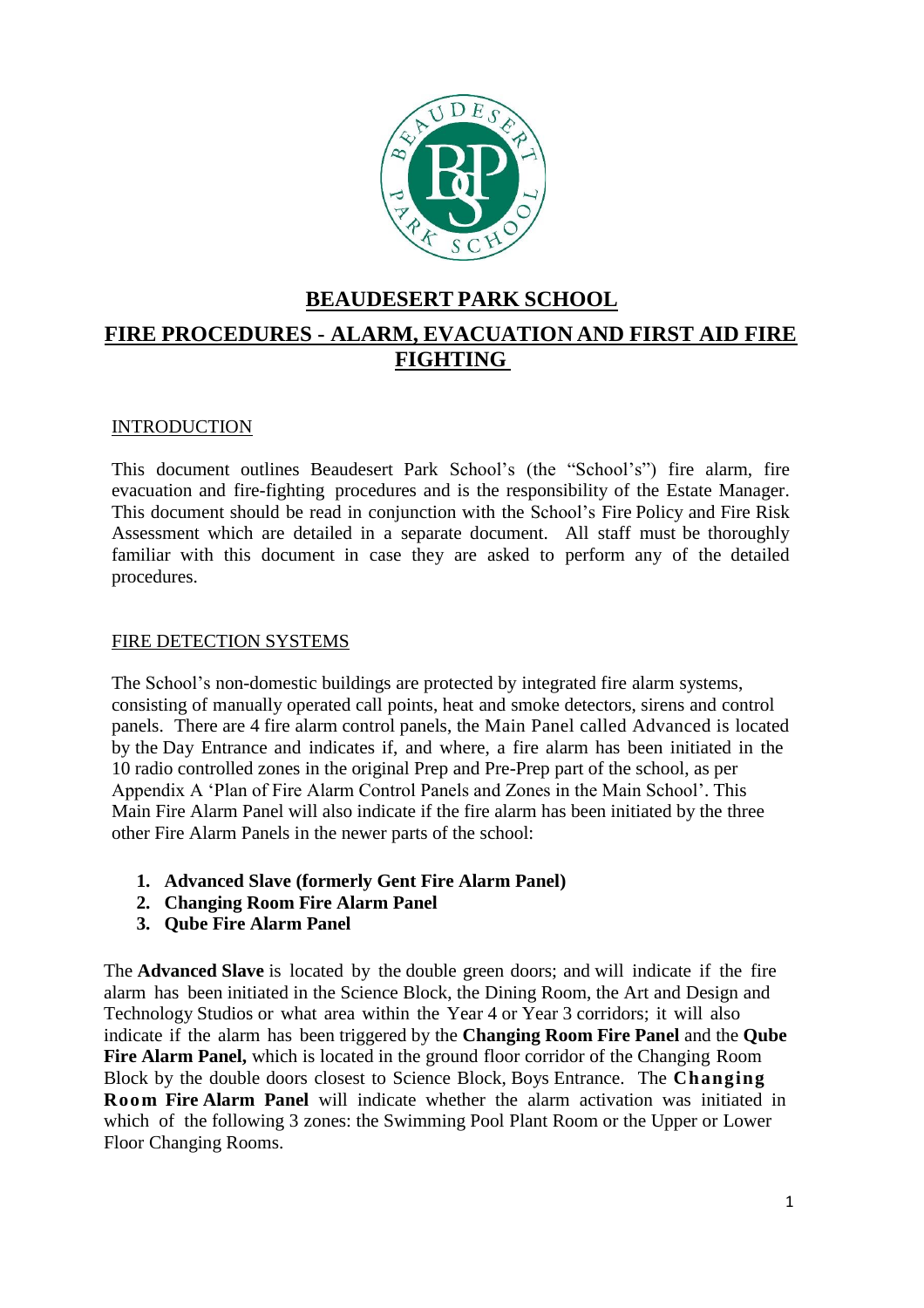The **Qube has its own Fire Alarm Panel** to cover these 4 classrooms and as mentioned above will also indicate on the Advanced Slave Fire Panel and The Advanced Fire Panel in the Day Corridor and its Slave opposite the Advanced Slave Panel

If one of the manually operated call points, heat or smoke detectors is activated, the fire alarm siren will sound throughout the School.

**The Performing Arts Centre Fire Panel** will not trigger its sirens should the Main School be triggered or vice versa. A direct connection with the monitoring company is established and should the alarm in the PAC be triggered this will elicit a call from them.

The Head of Maintenance/Caretaker arranges for the fire alarm systems to be tested every Monday morning at 07.30; the test of the alarm is triggered from a different call point each week and the Head of Maintenance maintains a detailed log of the tests. At all other times, unless informed otherwise, all staff must react to the fire alarm siren as if it is a real fire. The location of the fire alarm control panels and zones covered by the fire alarm system are identified on the plan of the School attached at Annex A.

The School's domestic properties are protected by stand-alone battery or mains powered smoke or heat detectors that should alert the residents of the properties to a fire. The residents of the domestic properties will need to notify the Fire Service and the occupants of any neighbouring properties of the outbreak of any fire and will be responsible for the safe evacuation and accounting of any individuals from their properties. These are tested monthly by the tenants with an email prompt from BPS the landlord to encourage them to do so. **The Stable Flat**, due to its size and layout, does have a stand-alone fire alarm system to enable all of its occupants to be notified to the outbreak of any fire. This is a new system, which raises protection to L1, recently installed and now has remote monitoring. The system has also been extended into the neighbouring Machinery Shed and Log Store for early warning of a fire in those neighbouring buildings which would directly affect The Stables, through radiance and direct flame if a fire took hold. This is also tested weekly. The fire assembly point for Stable Flat is in the Log Yard.

#### FIRE ALARM ACTIVATION

A member of staff discovering a fire should immediately operate the nearest fire alarm call point if it is safe to do so. The Fire Service will be called automatically when the fire alarm is operated. If possible, notify the School Office by person or phone to extension 201 (Suzy Tremblett, Esther Allen or Jessica Grech) whether the fire alarm is a false alarm or a genuine fire, and the location of the activation of the fire alarm. Ask the School Office staff to confirm to the Fire Service that there is a genuine fire, and, if at all possible and you are in a safe place to do so, dial 999. Conversely, if the Fire Alarm activation is confirmed as a false alarm, the School Office will be contacted during normal office hours by the Fire Alarm Monitoring Company to prevent the unnecessary deployment of the Fire Service. During out of hours alerts the monitoring will contact the telephone 'hunt' list. The Houseparents are at the top of the list followed by other staff who live on site. If no answer is made the Fire Brigade are instructed to attend.

In the event of the fire alarm operating, the fire alarm will sound as a siren. The alarm should never be silenced or reset until the following items have been completed:

All personnel, whether staff, pupils, visitors or contractors, should evacuate their buildings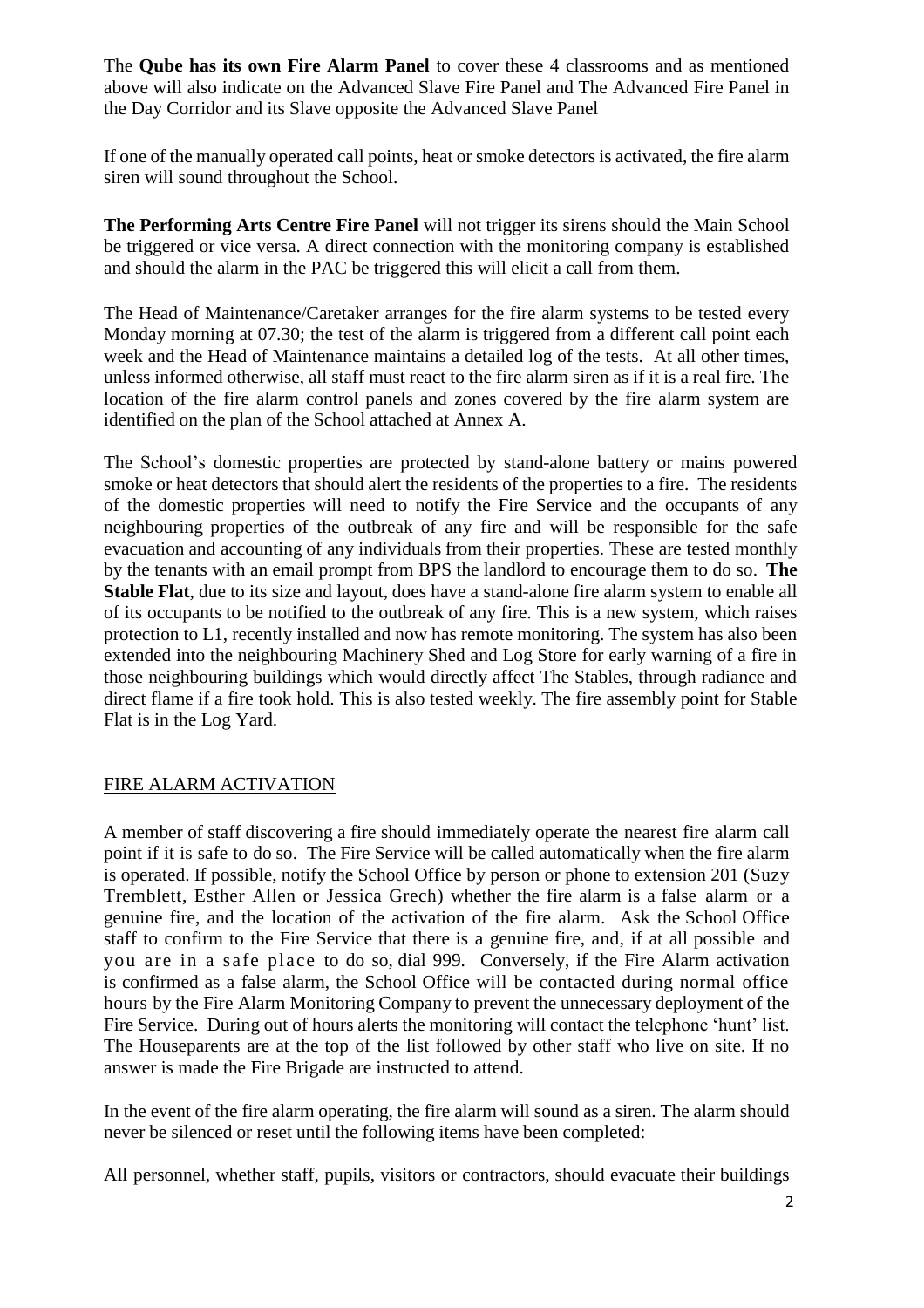and proceed to their respective muster/fire assembly points, as detailed below and by the safest respective evacuation routes, as defined in Annex A, closing the windows and fire doors of the rooms they are evacuating. The closing of the fire doors is paramount.

#### **Muster Points/Fire Assembly Areas:**

| Prep School Form Teachers and pupils: | Middle/Sun Dial Terrace                                                               |
|---------------------------------------|---------------------------------------------------------------------------------------|
| Pre-Prep Staff and pupils:            | PAC end of Croquet Lawn or far end of<br>upper car park if the situation warrants it. |
| Non-Form Teachers and other personnel | Middle/Sun Dial Terrace                                                               |

For a fire evacuation at night, the muster point for boarders and staff resident in the School buildings is the **Courtyard** ie between 17.30hrs and 08.30hrs

Esther Allen, or Jessica Grech in her absence, takes the box containing the Form Fire Registers to the fire assembly area and leaves with Jamie Holmes. Form Tutors collect their form's Fire Register direct from Jamie Holmes.

Registers are then returned to Jamie Holmes with any missing pupils flagged.

The Head of Pre-Prep will take a roll call of all Pre-Prep staff and pupils, Gap Students and Graduate Assistants.

All other staff (Prep School non-form teachers, sports staff, visitors, contractors, administrative, maintenance and grounds staff) must register themselves with either Jessica Grech (staff with surnames A-H) or Esther Allen (staff with surnames I-Z) before proceeding to the muster point.

Peripatetic music teachers register themselves with Rebecca Saunders. Catering and Housekeeping staff register themselves with Andy Robinson. Rebecca Saunders and Andy Robinson will report to Jessica Grech if any staff are missing.

Staff in the swimming pool(s) when the alarm sounds should contact either Esther Allen or Jessica Grech using the walkie-talkie (channel 3) to confirm everyone is present and enquire whether it is a drill or real alarm. They will, in the meantime, get all children out of the swimming pool and wait on the side for this confirmation.

Once these roll calls have been completed, Esther Allen, Jessica Grech and the Head of Preprep will confirm to the Estate Manager, or the Headmaster in his absence, that all personnel are accounted for, or otherwise.

The Head of Maintenance, or in his/her absence, the Estates Manager or in both of their absences, the Deputy Head, will identify the activated fire detection device and its location by initially analysing the information displayed on the fire panels. If it is safe to do so, the Head of Maintenance or the Estates Manager will go to the location of the activated fire sensor or manual call point and verify whether there is a genuine fire or whether it is a false alarm.

No-one should re-enter any of the School's buildings unless the Estates Manager, the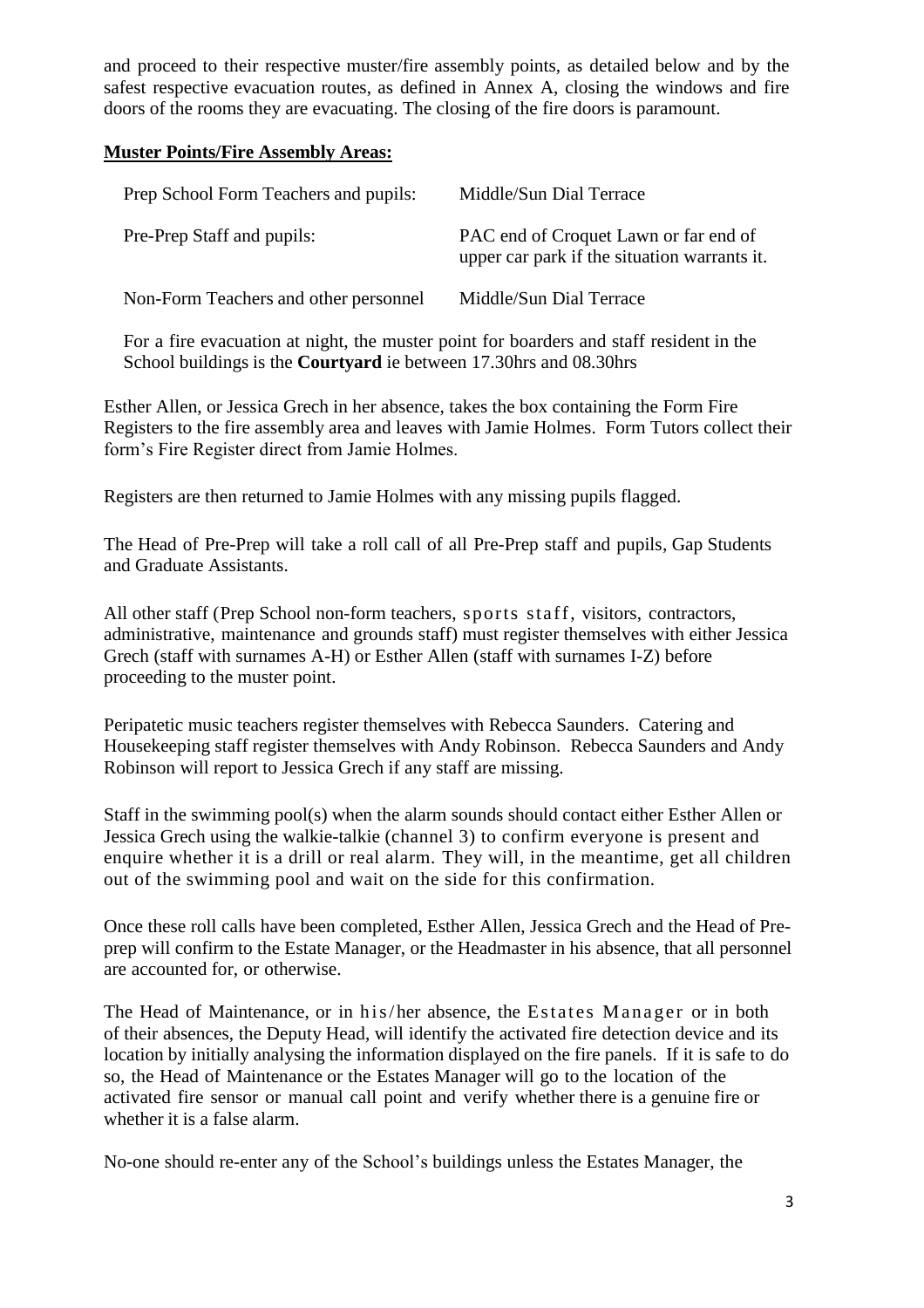Headmaster or Head of Maintenance has confirmed whether the fire alarm was a false or practice activation, or in the case of a real fire that it has been completely extinguished, and depending on the severity of the fire, with the approval of the Fire Service if they attended the scene. At night this responsibility will be assumed by the Houseparents, Assistant Houseparent or resident Matron in the event of a false alarm.

## SPECIFIC ACTIONS ON FIRE ALARM ACTIVATION BETWEEN 08.30 to 17.30

All staff must exit the room, building or area they are in by the nearest door and ensure that electricity and gas supplies are turned off, and windows and doors are shut, if it is safe to do so. Do not lock doors. Make your way to the appropriate Muster Point/Fire Assembly Area by the nearest perimeter of the site away from the buildings. Details of the specific evacuation routes are detailed in Annex B and also on the Fire Notice in each classroom or other area within the School.

In addition to the above, on hearing the fire alarm, all staff actually teaching children should instruct their class or pupils to stand in silence and then follow to the nearest exit of the classroom and proceed to the appropriate muster point, ensuring that the children remain calm and silent. Once at the muster point/Assembly Areas, the supervising staff must ensure the children line up by form in single file and remain silent pending registration.

During activities on Monday, Tuesday, Thursday and Friday afternoons staff must be aware of the names and number of children in their particular activity and ensure the safe evacuation of the children to the relevant muster point. Activity staff who take their children off site must ensure that the School Office staff are provided with a weekly and accurate list of children taking part in their activity. Similarly, during evening prep, the supervising staff must ensure that a register of children in prep is taken and ensure the safe evacuation of the children to the relevant muster point.

Non-Form Teachers should be aware of the registration process in case they are called upon to perform the duties of absent Form Teachers.

IT staff present will ensure that the Performing Arts Centre are informed of a fire alarm on their way to the Fire Assembly Point so the PAC may be evacuated to ensure an accurate roll call. This will be done by activating the nearest Call Point within the PAC.

Grounds Staff, if available, will man the main exit and entrance gates to await for the arrival of the fire appliances and ensure no one blocks them.

#### SEARCH AND RESCUE

If, after the registers have been taken, someone is declared missing. A procedure to sweep the school will be initiated. The 'grab' bag which has search maps and pens, among other things, along with all our radios will have been brought to the assembly area and these will be deployed to coordinate a search. Much will depend on the nature and position of the fire itself as to how this will be done safely while we await to handover to the Fire Brigade.

If no one is missing the fire brigade will still carry out a search of the entire school. We will assist with this, if possible and safe, clearing buildings to speed the process with radio coordinated volunteers.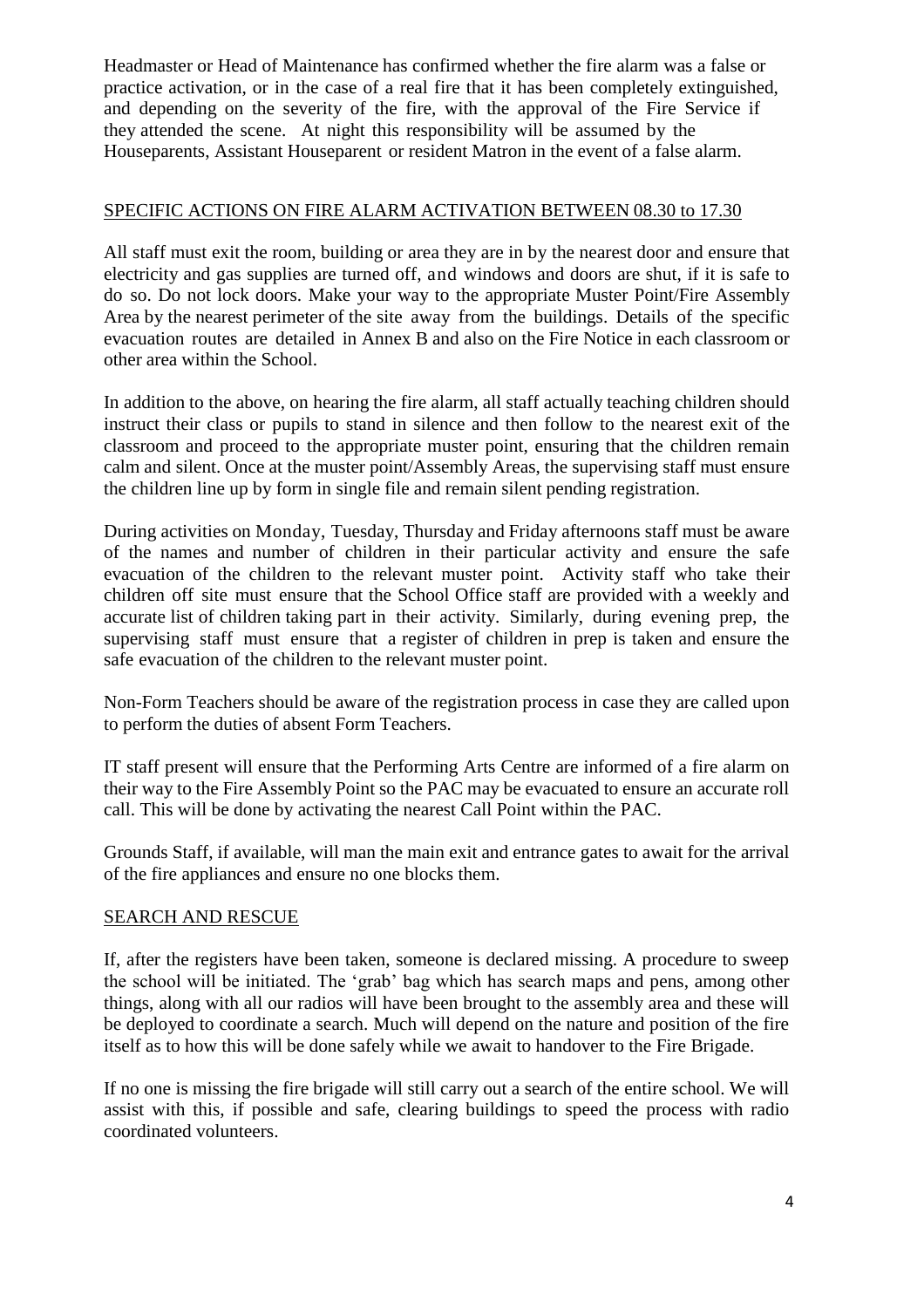## ON HEARING THE FIRE ALARM FROM 17.30PM to 08.30 AM

The Houseparents will take charge of any evacuation of pupils and staff between 17.30 and 08.30 and ensure, so far as is possible, that no pupils or staff are left in the building following a fire alarm activation. In particular, the Houseparents, Assistant Houseparent and resident Matron each have specific responsibilities to ensure the safe and timely evacuation of boarding pupils from certain parts of the Boarding House. A roll call of pupils and duty staff will be taken by the Matron. No one should re-enter the building until it has been declared safe to do so. If this process takes a significant time or it is a genuine fire and/or the weather is poor, and it is safe, the assembly will reform in the shelter of the Performing Arts Centre.

## FIRST AID FIRE FIGHTING PROCEDURES

In the event of discovering a fire, the initial responsibility of staff is to ensure that the fire alarm is activated and that all staff and pupils have safely evacuated from the buildings and are accounted for. Once these tasks are completed staff who have been trained to operate the School's first aid fire-fighting appliances may tackle the fire if they feel it is safe to do so and they feel they will be able to contain the fire. Particular attention must be applied to ensure that the appropriate type of first aid fire-fighting device is applied to the type of fire encountered.

Annex A: Plan of Main School Identifying Fire Alarm Control Panels and Zones

Annex B: Fire Evacuation Routes and Distribution within Main School

Annex C: Fire Evacuation Routes in the Performing Arts Centre

Annex D: Fire Extinguisher List

This policy can be made available in large print or other accessible format if required.

| <b>Authorised by</b>                                      |                                                                          |
|-----------------------------------------------------------|--------------------------------------------------------------------------|
| <b>Date</b> $23^{rd}$ November 2021<br><b>Approved by</b> | C Kay<br><b>Chair of Governance &amp; Compliance</b><br><b>Committee</b> |
|                                                           | M Pyper<br><b>Chair of Governors</b>                                     |
| <b>Date</b> $23^{rd}$ November 2021                       |                                                                          |
| <b>Last Reviewed</b><br><b>Next Review</b>                | November 2020<br>November 2022                                           |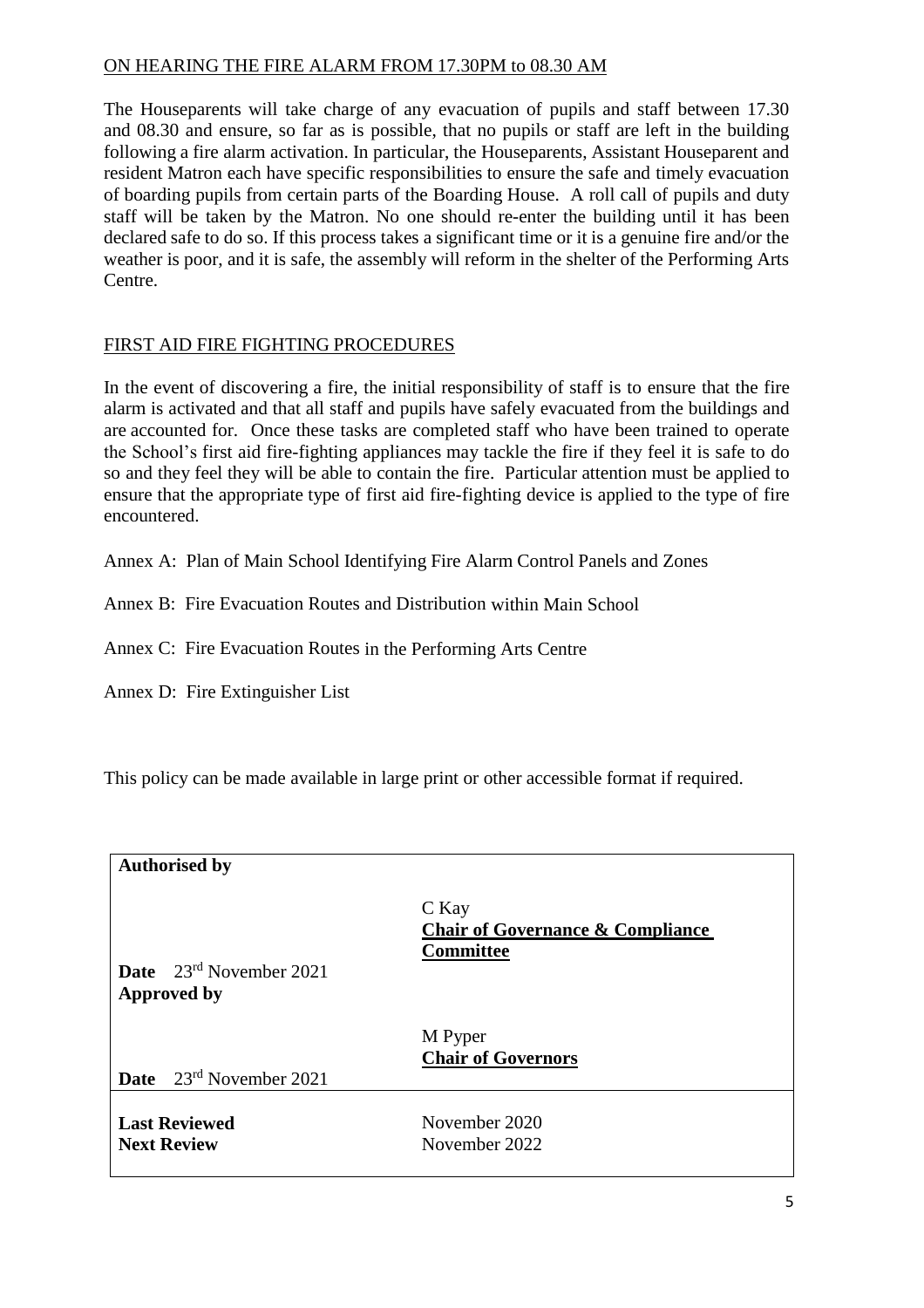## **ANNEX A**: **PLAN of FIRE ALARM CONTROL PANELS AND ZONES IN THE MAIN SCHOOL**

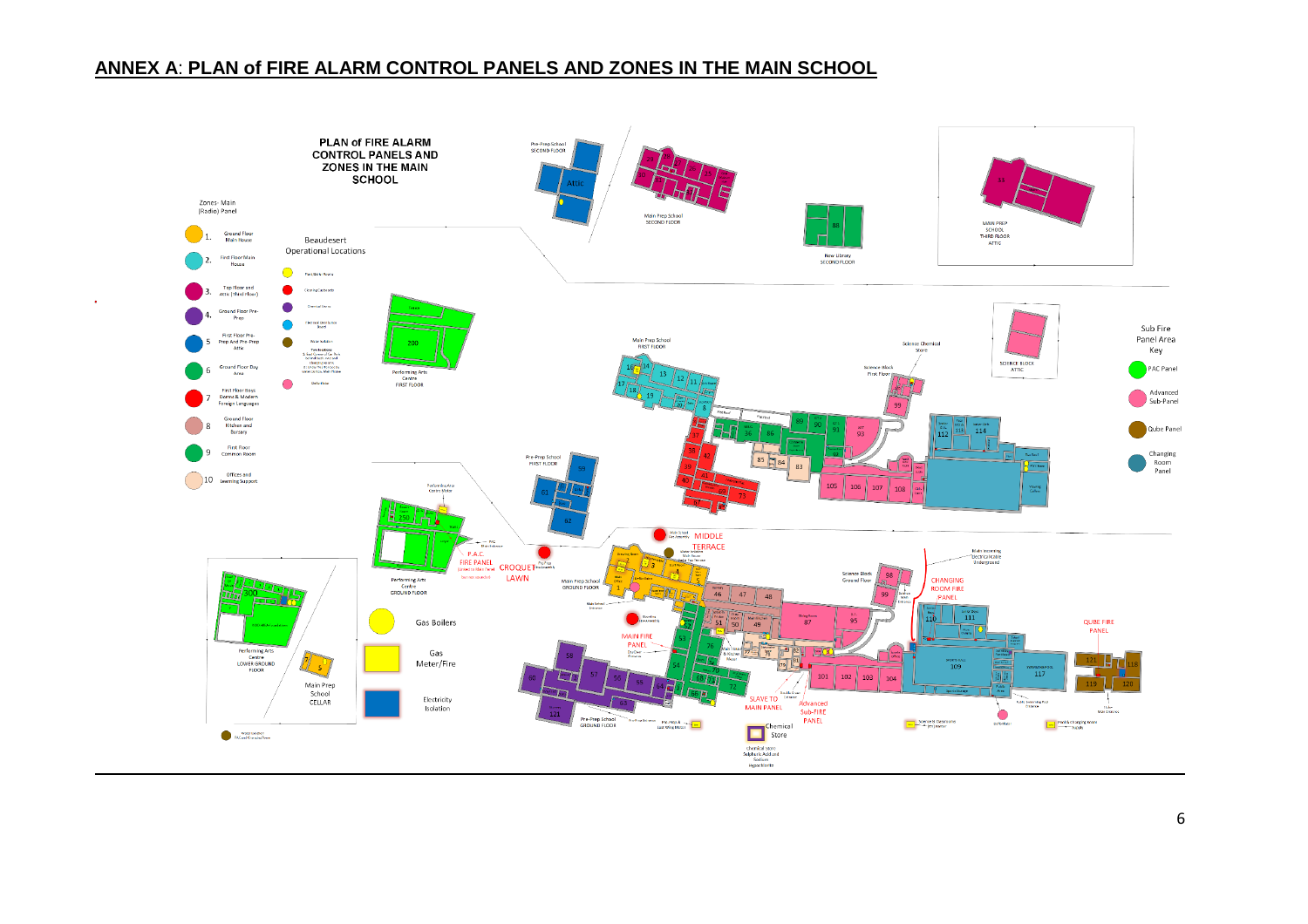# **ANNEX B: FIRE EVACUATION ROUTES MAIN SCHOOL**

| <b>Location</b>                                                            | <b>Exit Routes</b>                                                                                                                                                                                                                              |
|----------------------------------------------------------------------------|-------------------------------------------------------------------------------------------------------------------------------------------------------------------------------------------------------------------------------------------------|
| Ground Floor Main house 3 Exits                                            | 1. Main front door<br>2. Fire exit bottom of front stairs<br>Fire exit bottom of back stairs (Cellar) to Courtyard<br>3.                                                                                                                        |
| Other floors Main house 2 exits                                            | 1. Fire exit bottom of front stairs to Courtyard<br>2. Fire exit bottom of back stairs (Cellar) to Courtyard                                                                                                                                    |
| Ground Floor Day Door<br>Corridor/Modern Foreign<br>Languages area 3 exits | Day Boy door<br>1.<br>2. Fire exit by classroom 72 to rear gates and on to Sundial/Middle Terrace<br>3. Fire exit by classroom 76 to Kitchen Courtyard then to Sundial/Middle Terrace                                                           |
| First Floor Modern Foreign<br>Languages, IT support                        | 1. From landing, stairs and exit external exit alongside room 72<br>2. Along corridor to Day Door Entrance and Main Front Courtyard                                                                                                             |
| Pre Prep 4 exits                                                           | 1. From lobby alongside classroom 55<br>Main doors by Pre Prep Office<br>2.<br>3. Exit alongside classroom 58 leading to visitors car park<br>4. Exit by main stairs<br>5. Exit Via Nursery                                                     |
| Kitchen and Prep Rooms 3 exits                                             | 1. From Main Kitchen (Room 49) Fire exit to Kitchen courtyard or Dining Room Exits to<br><b>Dining Room Terrace</b><br>2. From Main Walk in refrigeration (Room 51) to language corridor or to Kitchen Prep Room<br>and onto Main Kitchen exit. |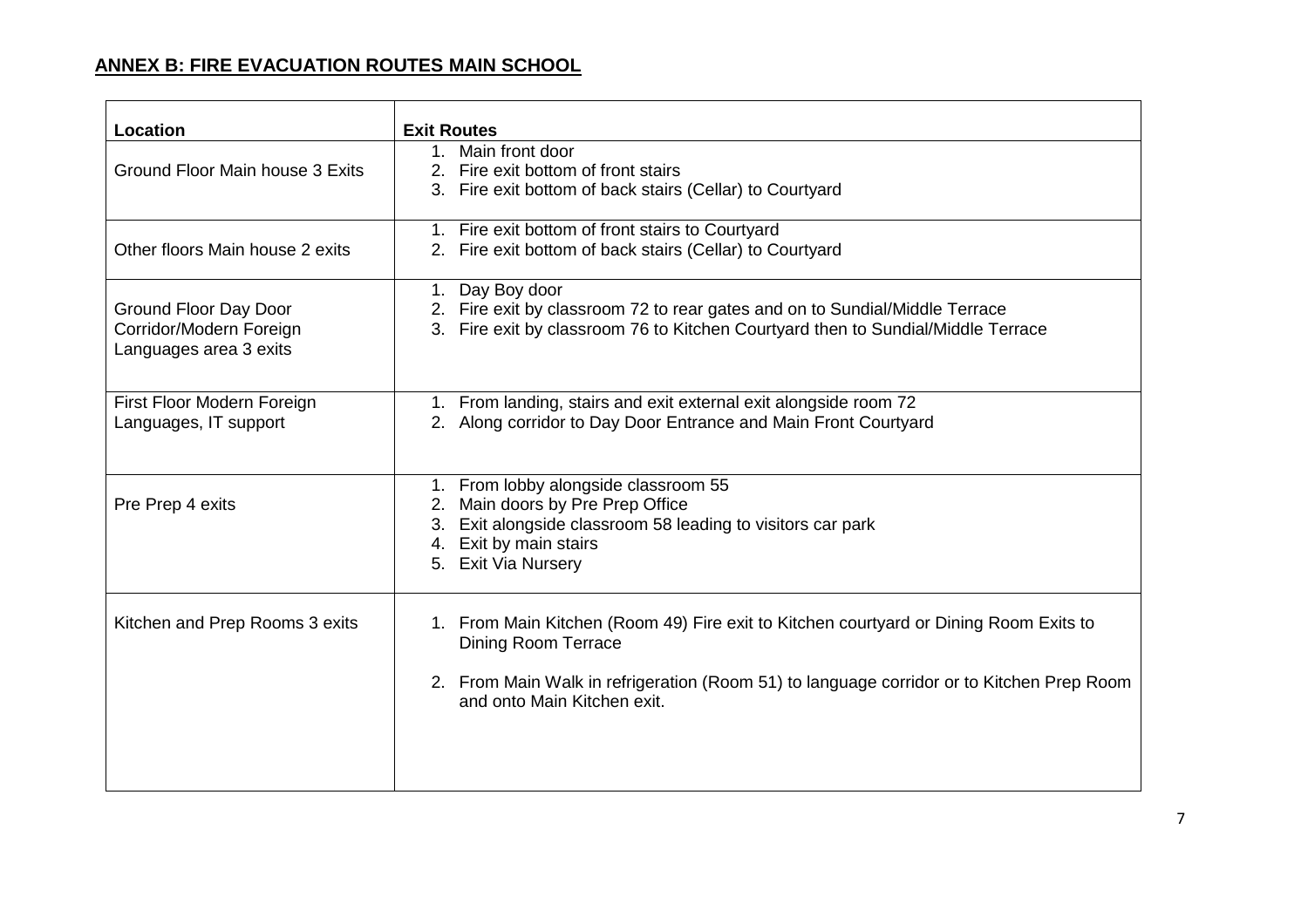| Location                                        | <b>Exit Routes</b>                                                                                                                                                                                 |
|-------------------------------------------------|----------------------------------------------------------------------------------------------------------------------------------------------------------------------------------------------------|
| Dining Room 4 exits                             | 1. Two Fire Exits outside onto Dining Room Terrace<br>2. Fire exit at front of hall Via corridor leading to Fire exit to Science courtyard<br>3. Via corridor to main house exits (not preferable) |
| Learning Support and Room 86 3<br>exits         | 1. Via stairs leading to Fire exit to Kitchen courtyard<br>2. Via stairs to corridor and Fire exit to Science courtyard<br>Via stairs from Old Music Room 83 to glass doors opposite Common        |
| Design & Technology 2 exits                     | 1. Main room to Rose garden and patio area then to Sundial Terrace/Middle Terrace or to<br>Room 94 and Science Courtyard<br>2. Small room to Science Courtyard                                     |
| Art room 2 exits                                | 1. Via raised walkway and then stairs to by the<br>science block<br>$2^{2}$<br>Via stairs to year 3 corridor and then via stairs exiting via glass doors<br>З.                                     |
| Science block downstairs<br>Laboratories 1 exit | 1. Fire exit to Science courtyard                                                                                                                                                                  |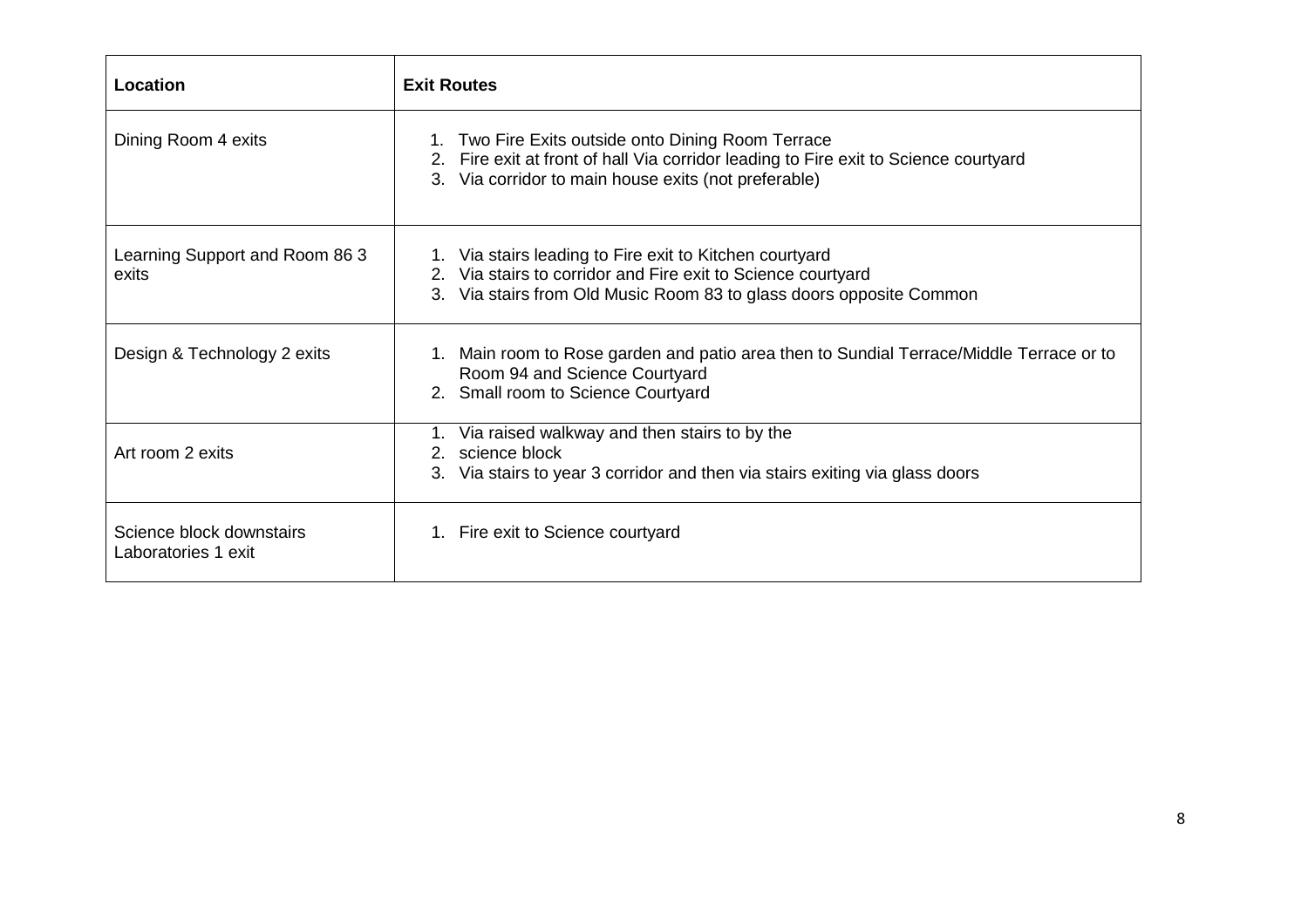| Location                                              | <b>Exit Routes</b>                                                                                                                                                                                                                                                                                                                  |  |
|-------------------------------------------------------|-------------------------------------------------------------------------------------------------------------------------------------------------------------------------------------------------------------------------------------------------------------------------------------------------------------------------------------|--|
| Science block upstairs Laboratories<br>2 exits        | Down stairs leading to Science courtyard<br>1.<br>2. Via walkway leading to changing room area                                                                                                                                                                                                                                      |  |
| Ground floor Boys changing rooms<br>4 exits           | 1. Fire exit in Senior boys changing room to Science area<br>2. Fire exit in Junior boys changing room to Science area<br>3. Via double doors between internal stairs<br>4. Via double doors to Science courtyard                                                                                                                   |  |
| 1 <sup>st</sup> floor Girls changing rooms 3<br>exits | 1. Senior girls to fire exit and stairs<br>2. Exit via main corridor to external stairs<br>Exit via main corridor to internal stairs<br>3.                                                                                                                                                                                          |  |
| Indoor Swimming Pool 4 exits                          | 1. Exit through changing room showers<br>2. Exit through pool lobby and through fire exit to The Qube<br>3. Exit at far end of pool on left hand side<br>4. Exit at far end of pool on right hand side                                                                                                                              |  |
| Sports Hall 4 exits                                   | 1. Exit via double doors to changing room corridor and fire exit by stairs<br>2. Exit via double doors to classroom block main exit and on to common<br>3. Exit via storage corridor and through fire exit and on to common<br>4. Exit via door in to changing room corridor and through fire exit to woods/Qube<br>Classrooms area |  |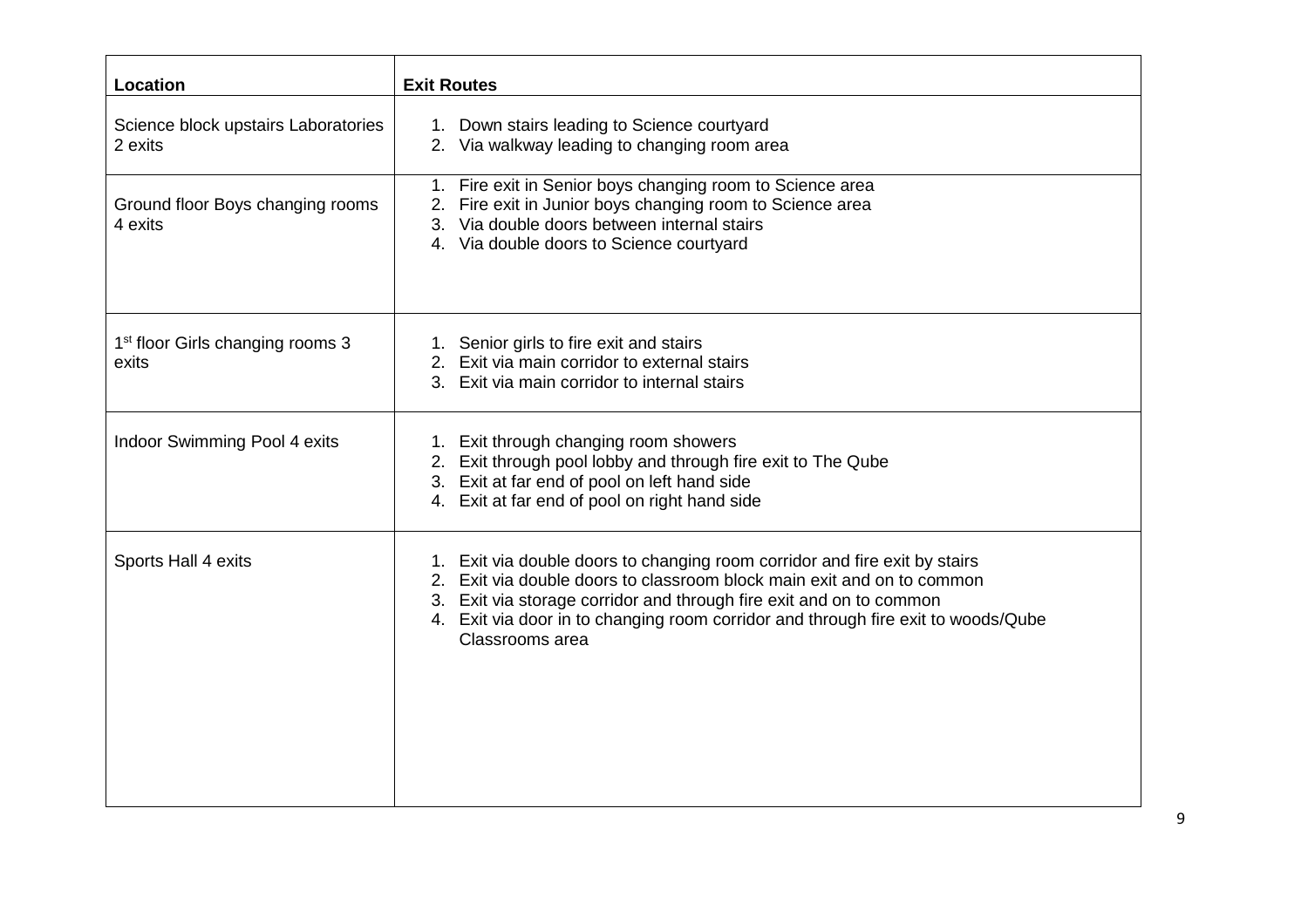| Location                                                                 | <b>Exit Routes</b>                                                                                                                    |
|--------------------------------------------------------------------------|---------------------------------------------------------------------------------------------------------------------------------------|
|                                                                          | Exit from corridor via stairs to science block courtyard<br>1.                                                                        |
| Classroom Block Ground Floor 7                                           | Exit from corridor via main glass doors and on to common<br>2.                                                                        |
| Exit from corridor to science or corridor fire exits<br>$3_{-}$<br>exits |                                                                                                                                       |
|                                                                          | Exit from classroom G1 direct to common<br>4                                                                                          |
|                                                                          | Exit from classroom G2 direct to common<br>5.                                                                                         |
|                                                                          | Exit from classroom G3 direct to common<br>6.                                                                                         |
|                                                                          | Exit from classroom G4 direct to common                                                                                               |
| Year 3 first floor 2 exits                                               | 1. Exit via main stairs to main glass doors and on to common<br>Exit via side stairs to science courtyard<br>2.                       |
| Classroom & ICT1 and ICT2 suites<br>above Dining Room 2 exits            | 1. Exit via stairs to main glass doors and on to common<br>Exit via stairs and via corridor to Fire exit onto Science courtyard<br>2. |
| Rooms above Kitchen (Snug and<br>Room 86) 2 exits                        | Exit via Learning Support stairs to rear Kitchen courtyard exit<br>1.<br>Exit via Linen Room (Room 8) to rear stairs<br>2.            |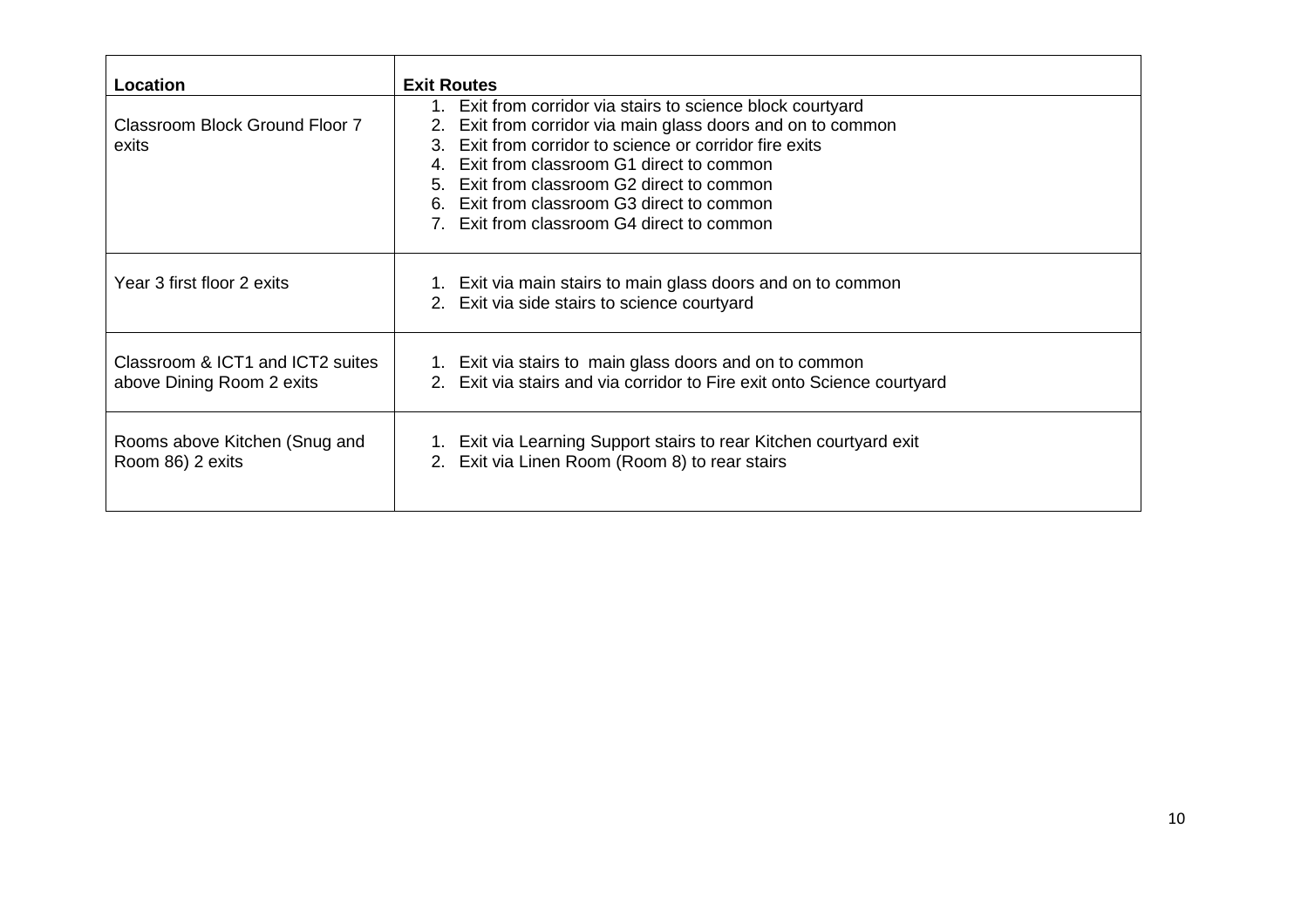| Location                           | <b>Exit Routes</b>                                                                                                                        |
|------------------------------------|-------------------------------------------------------------------------------------------------------------------------------------------|
| Dormitory Boys East Wing 2 exits   | 1. Exit via Matrons Landing to rear stairs<br>2. Exit via Learning Support down stairs to fire exit by (Room 72)                          |
| Pottery & Kiln room 1 exit         | 1. Exit via corridor to Day boy exit next to fire panel<br>2. Exit door via corridor to fire exit by Room 72                              |
| Matrons Flat above Pottery 2 exits | 1. Exit via external stairs leading to rear gates and out on to common<br>2. Exit via dormitory to stairs and exit by classroom (Room 72) |
| <b>Bursary Office 2 exits</b>      | 1. Exit via Patio door to front of house<br>2. Exit to corridor leading to exit by cellar                                                 |
| Qube 2 exits                       | 1. Exit via main door to Common side of wood area, or Swimming Pool side                                                                  |
| Student accommodation              | 2. Exit via front door<br>Exit via rear stairwell in circular tower<br>3.                                                                 |
| <b>Sports Pavilion</b>             | 1. Exit via front door                                                                                                                    |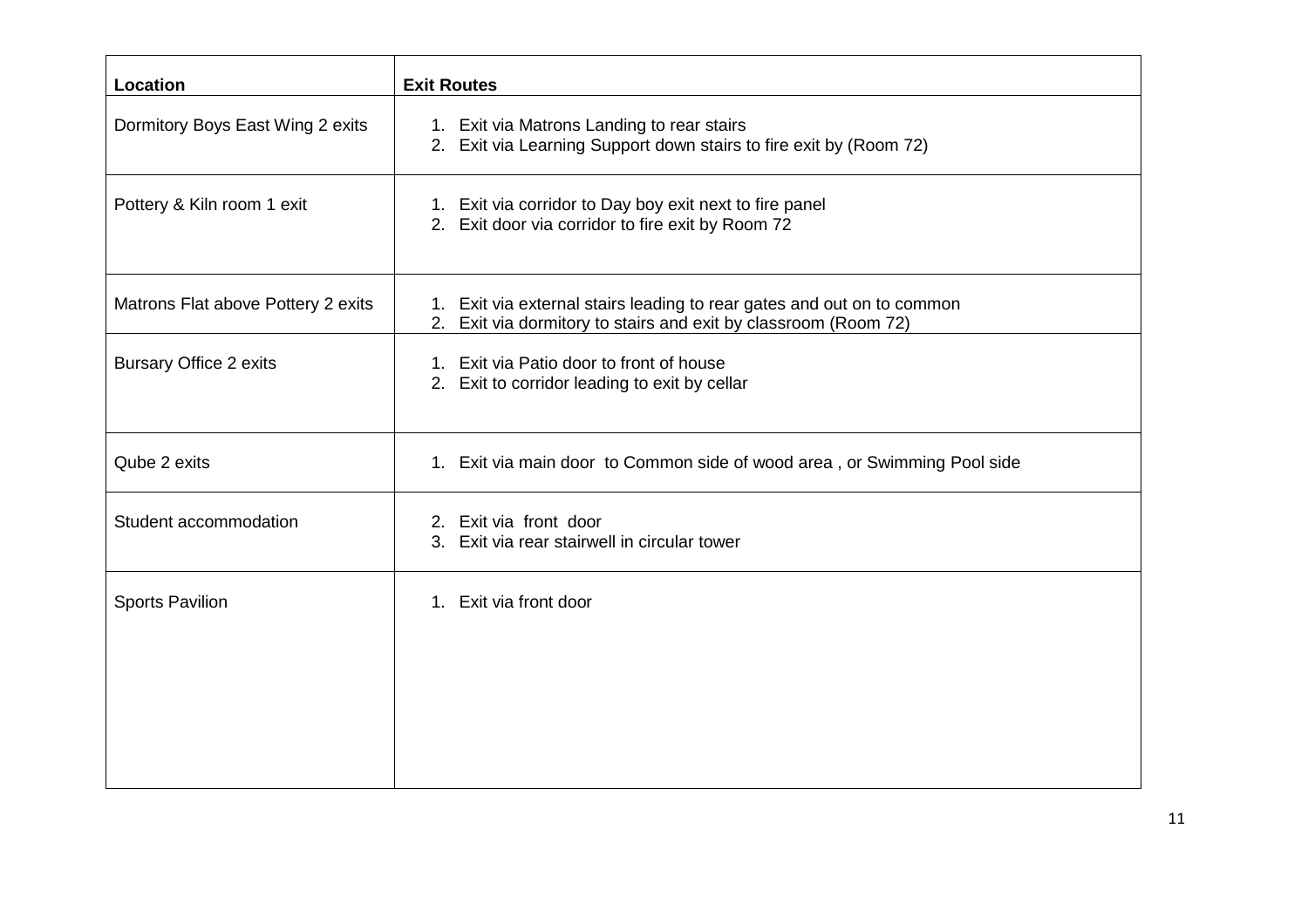| Location              | <b>Exit Routes</b>                                                                                                          |
|-----------------------|-----------------------------------------------------------------------------------------------------------------------------|
| Lodge                 | 1. Front Door<br>Side Door<br>2.<br>3. Kitchen Patio Door<br><b>Driveway Front Door</b><br>4.<br>5. Sitting Room Patio Door |
| Garden Cottage        | 1. Front Door<br>2. Kitchen Door                                                                                            |
| 1, Stable Cottages    | <b>Front Door</b><br>$1_{\cdot}$<br>2. Kitchen Door                                                                         |
| 2, Stable Cottages    | 1. Front Door<br><b>Scullery Door Front</b><br>2.<br><b>Scullery Door Garden</b><br>3.<br>Dining Room Terrace door<br>4.    |
| <b>Machinery Shed</b> | Double Doors<br>1.                                                                                                          |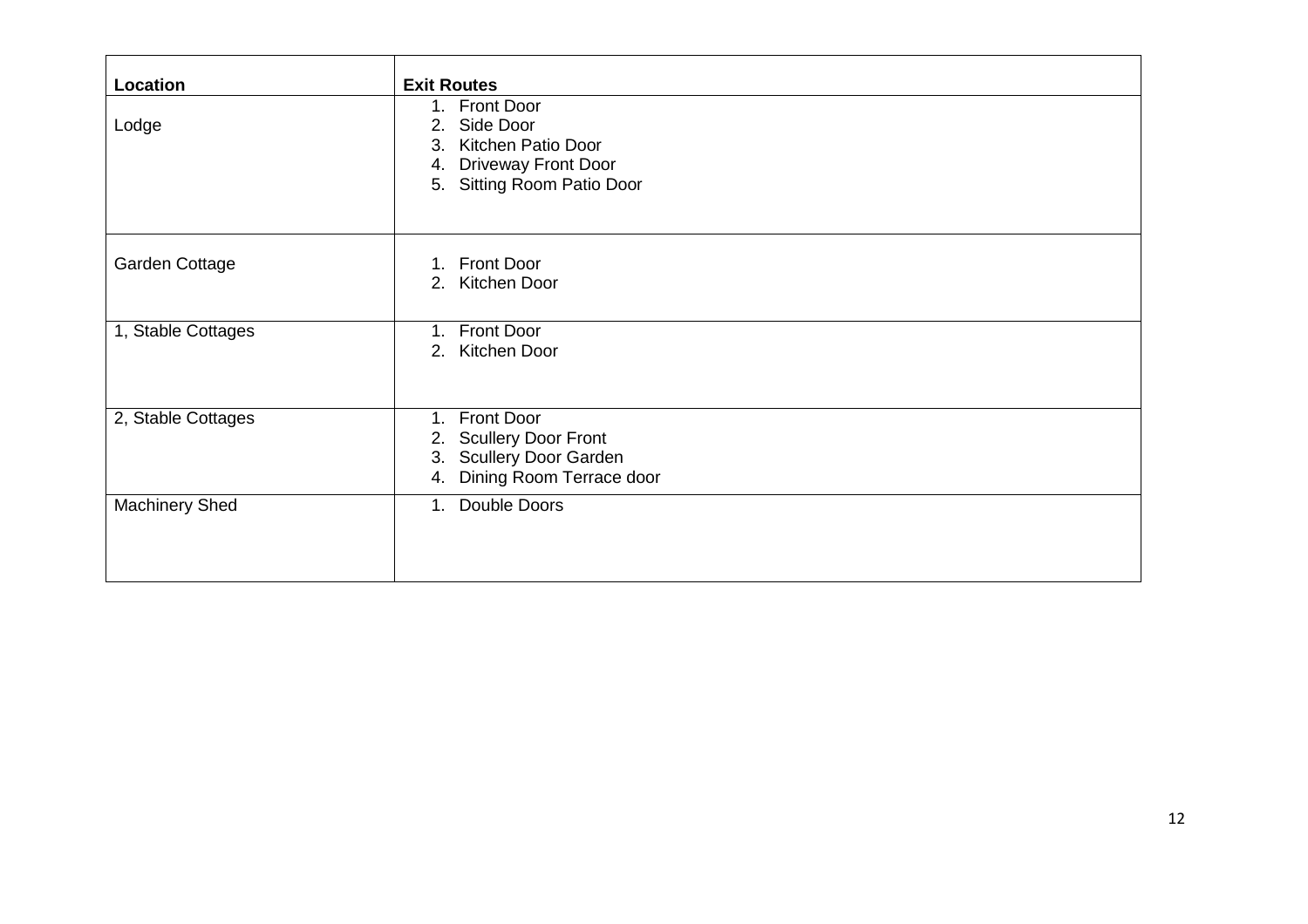# **ANNEX C: FIRE EVACUATION ROUTES PERFORMING ARTS CENTRE**

| Location                        | <b>Exit Routes</b>                                                                                                                                                                       |  |  |
|---------------------------------|------------------------------------------------------------------------------------------------------------------------------------------------------------------------------------------|--|--|
|                                 |                                                                                                                                                                                          |  |  |
|                                 | Main front door via entrance porch<br>1.                                                                                                                                                 |  |  |
| Foyer 2 Exits                   | Double Fire doors to glazed stairway corridor to driveway side fire exit on lower stairway<br>2.                                                                                         |  |  |
|                                 | Fire exit far corner of Main Hall onto car park<br>3.                                                                                                                                    |  |  |
|                                 | Fire exit door far corner onto via concrete steps to carpark<br>1.                                                                                                                       |  |  |
| Main Hall 3 Exits               | Fire door to corridor along to glazed stairway corridor to lower stairway to fire exit onto main<br>2.<br>driveway                                                                       |  |  |
|                                 | 2 x fires doors to Foyer to porch to Croquet Lawn<br>3.                                                                                                                                  |  |  |
|                                 | Exit to corridor to glazed stairway corridor to driveway side exit on lower staircase landing<br>1.                                                                                      |  |  |
| <b>Green Room 3 Exits</b>       | Exit to corridor to glazed stairway corridor to Foyer to front porch and door<br>2.                                                                                                      |  |  |
|                                 | $\overline{3}$ .<br>Exit to corridor to fire door into Main Hall to far corner fire exit                                                                                                 |  |  |
|                                 | From any of the three exits lead onto corridor to stairwell and take the lower stair exit to the<br>$1_{\cdot}$                                                                          |  |  |
| <b>Upper Balcony 3 Exits</b>    | main drive or the front door exit via the Foyer                                                                                                                                          |  |  |
| Lwr Ground Floor Music Pods x 6 |                                                                                                                                                                                          |  |  |
|                                 | 1. Proceed through fire doors towards stairs to first landing and through Fire Exit to main drive<br>2. Proceed away from stairs turn left then and through Fire exit onto rear car park |  |  |
| 2 Exits                         |                                                                                                                                                                                          |  |  |
|                                 |                                                                                                                                                                                          |  |  |
|                                 | 1. Proceed out and right to rear fire exit onto car park                                                                                                                                 |  |  |
| Lwr Ground Office 2 Exits       | 2. Proceed to fire doors onto stairway to first landing and through Fire Exit onto main driveway.                                                                                        |  |  |
|                                 |                                                                                                                                                                                          |  |  |
| <b>Lwr Ground Music Room</b>    | 1. Into corridor and turn left. Through fire exit to rear car park                                                                                                                       |  |  |
|                                 | Into corridor along to stairs and up to first landing to fire exit                                                                                                                       |  |  |
|                                 |                                                                                                                                                                                          |  |  |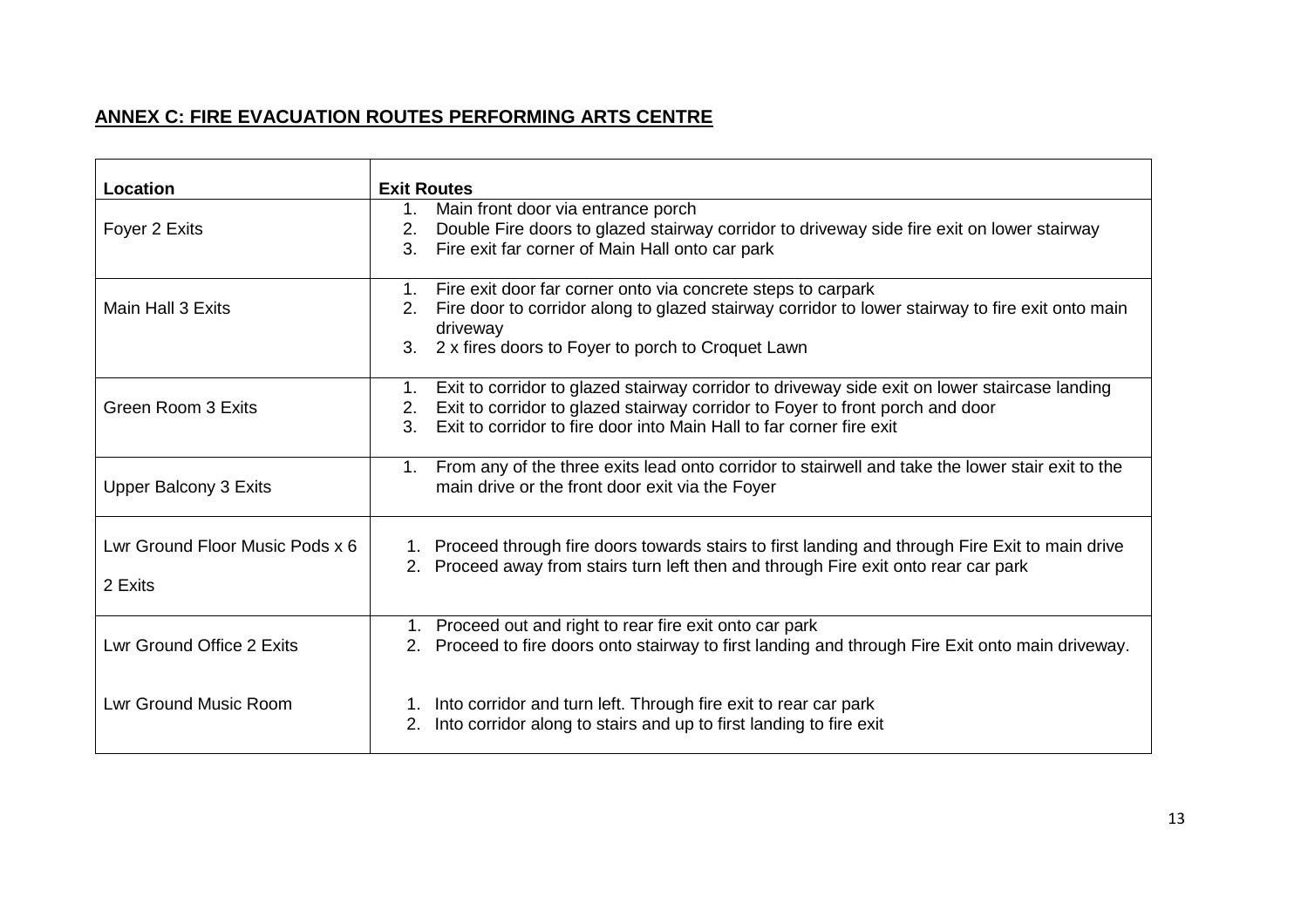# **ANNEX D: FIRE EXTINGUISHER LIST**

| <b>NUMBER</b>  | <b>LOCATION</b>                    | <b>TYPE</b>     | <b>SIZE</b> |
|----------------|------------------------------------|-----------------|-------------|
| $\mathbf{1}$   | <b>BASEMENT REAR</b>               | <b>FOAM</b>     | 6L          |
| $\overline{2}$ | <b>BASEMENT REAR</b>               | CO <sub>2</sub> | 2KG         |
| 3              | <b>KITCHEN</b>                     | <b>BLANKET</b>  |             |
| $\overline{4}$ | <b>OUTSIDE QUBE 1</b>              | <b>FOAM</b>     | 6L          |
| 5              | <b>OUTSIDE QUBE 1</b>              | CO <sub>2</sub> | 2KG         |
| 6              | PLANT ROOM                         | <b>POWDER</b>   | 6kg         |
| $\overline{7}$ | <b>MAIN ENTRANCE</b>               | <b>FOAM</b>     | 6L          |
| 8              | <b>MAIN ENTRANCE</b>               | CO <sub>2</sub> | 2KG         |
| $\overline{9}$ | <b>O/S ELEC CUPBOARD</b>           | <b>FOAM</b>     | 6L          |
| 10             | <b>O/S ELEC CUPBOARD</b>           | CO <sub>2</sub> | 2KG         |
| 11             | <b>MAIN HALL</b>                   | <b>FOAM</b>     | 6L          |
| 12             | <b>MAIN HALL</b>                   | CO <sub>2</sub> | 2KG         |
| 13             | <b>1ST FLR LOBBY</b>               | <b>FOAM</b>     | 6L          |
| 14             | <b>1ST FLR LOBBY</b>               | CO <sub>2</sub> | 2KG         |
| 15             | <b>BALCONY FRONT</b>               | <b>FOAM</b>     | 6L          |
| 16             | <b>BALCONY FRONT</b>               | CO <sub>2</sub> | 2KG         |
| 17             | <b>LOFT</b>                        | <b>WATER</b>    | 6L          |
| 18             | <b>1ST FLR</b>                     | <b>WATER</b>    | 6L          |
| 19             | <b>1ST FLR</b>                     | CO <sub>2</sub> | 2KG         |
| 20             | <b>GF O/S NURSERY</b>              | <b>WATER</b>    | 3L          |
| 21             | <b>GF O/S NURSERY</b>              | CO <sub>2</sub> | 2KG         |
| 22             | <b>GF O/S OFFICE</b>               | <b>WATER</b>    | 3L          |
| 23             | <b>GF O/S OFFICE</b>               | CO <sub>2</sub> | 2KG         |
| 24             | <b>KITCHEN</b>                     | <b>BLANKET</b>  |             |
| 25             | <b>COURTYARD LOBBY</b>             | <b>WATER</b>    | 3L          |
| 26             | <b>COURTYARD LOBBY</b>             | CO <sub>2</sub> | 2KG         |
| 27             | BY FRONT DOOR                      | <b>WATER</b>    | 9L          |
| 28             | BY FRONT DOOR                      | CO <sub>2</sub> | 2KG         |
| 29             | <b>OUTSIDE STAFF ROOM</b>          | <b>WATER</b>    | 9L          |
| 30             | <b>OUTSIDE STAFF ROOM</b>          | CO <sub>2</sub> | 2KG         |
| 31             | <b>KITCHEN</b>                     | <b>BLANKET</b>  |             |
| 32             | <b>CELLAR</b>                      | <b>POWDER</b>   | 6KG         |
| 33             | <b>BURSARY</b>                     | CO <sub>2</sub> | 2KG         |
| 34             | <b>1ST FLOOR BOYS DORM</b>         | <b>WATER</b>    | 3L          |
| 35             | <b>1ST FLOOR BOYS DORM</b>         | CO <sub>2</sub> | 2KG         |
| 36             | <b>HOUSE PARENTS FLAT</b>          | CO <sub>2</sub> | 2KG         |
| 37             | <b>HOUSE PARENTS FLAT</b>          | <b>BLANKET</b>  |             |
| 38             | <b>HOUSE PARENTS FLAT (STAIRS)</b> | <b>WATER</b>    | 9L          |
| 39             | 2ND FLR GIRLS DORM GAP LANDING     | <b>WATER</b>    | 3L          |
| 40             | 2ND FLR GIRLS DORM GAP LANDING     | CO <sub>2</sub> | 2KG         |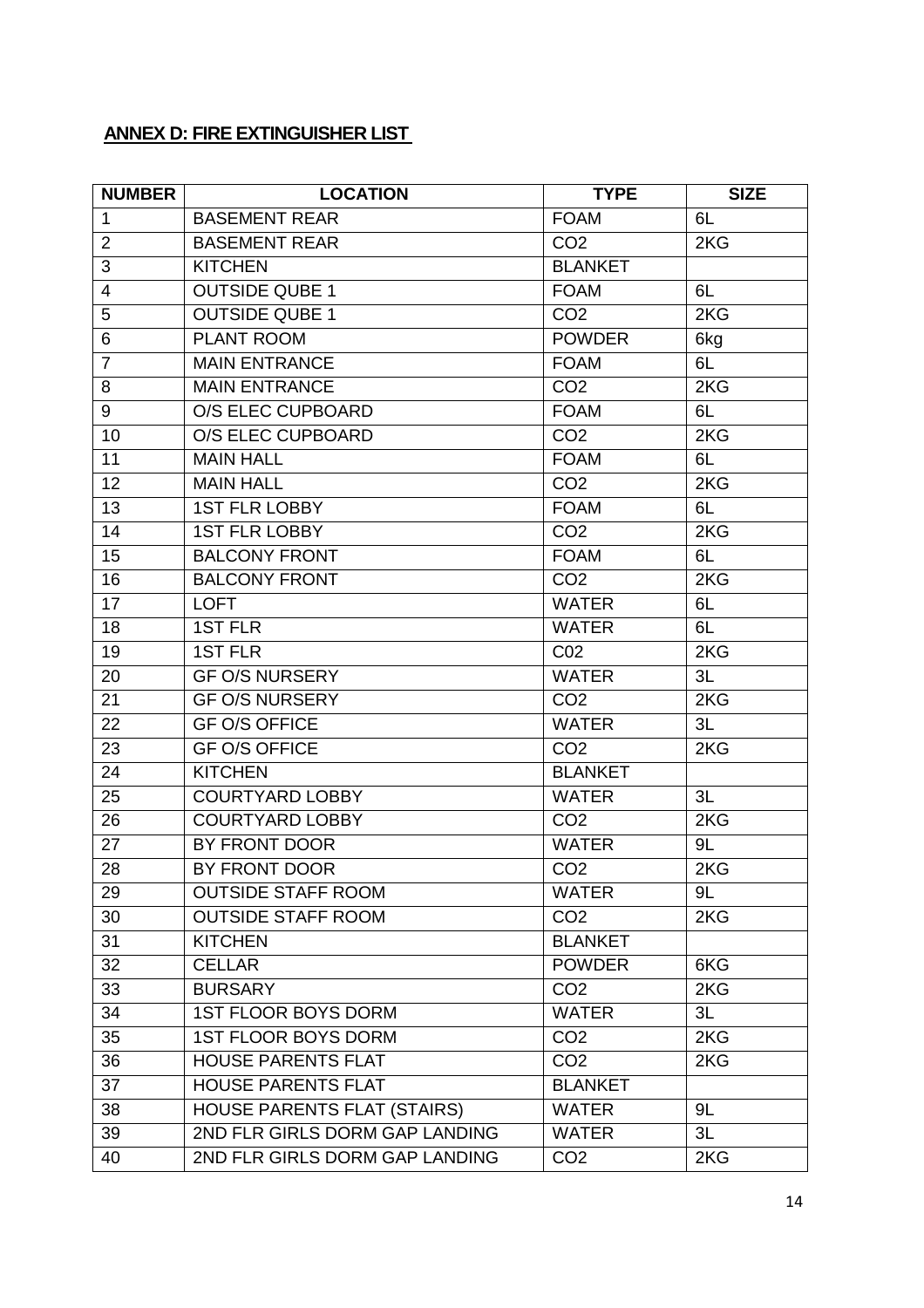| 41 | 2ND FLR GIRLS DORM PAC END       | <b>WATER</b>    | 3L  |
|----|----------------------------------|-----------------|-----|
| 42 | 2ND FLR GIRLS DORM PAC END       | CO <sub>2</sub> | 2KG |
| 43 | <b>LOFT SPACE</b>                | <b>WATER</b>    | 6L  |
| 44 | <b>LOFT SPACE</b>                | CO <sub>2</sub> | 2KG |
| 45 | <b>MATRON LANDING</b>            | <b>WATER</b>    | 3L  |
| 46 | <b>MATRON LANDING</b>            | CO <sub>2</sub> | 2KG |
| 47 | <b>MATRON FLAT</b>               | CO <sub>2</sub> | 2KG |
| 48 | <b>MATRON FLAT</b>               | <b>BLANKET</b>  |     |
| 49 | BOYS DORMS O/S CUTTY SARK        | <b>WATER</b>    | 3L  |
| 50 | <b>BOYS DORMS O/S CUTTY SARK</b> | CO <sub>2</sub> | 2KG |
| 51 | <b>IT SUITE LANDING</b>          | <b>WATER</b>    | 3L  |
| 52 | IT SUITE LANDING                 | CO <sub>2</sub> | 2KG |
| 53 | <b>IT ROOM</b>                   | CO <sub>2</sub> | 2KG |
| 54 | GF BY ROOM 72                    | CO <sub>2</sub> | 2KG |
| 55 | GF BY ROOM 72                    | <b>FOAM</b>     | 6L  |
| 56 | <b>POTTERY</b>                   | CO <sub>2</sub> | 2KG |
| 57 | BY DAY DOOR                      | <b>WATER</b>    | 9L  |
| 58 | BY DAY DOOR                      | CO <sub>2</sub> | 2KG |
| 59 | DOOR TO KITCHEN COURTYARD        | <b>WATER</b>    | 9L  |
| 60 | <b>DOOR TO KITCHEN COURTYARD</b> | CO <sub>2</sub> | 2KG |
| 61 | <b>LAUNDRY</b>                   | CO <sub>2</sub> | 2KG |
| 62 | <b>BURSARY TO DINING RM CORR</b> | <b>WATER</b>    | 9L  |
| 63 | <b>BURSARY TO DINING RM CORR</b> | CO <sub>2</sub> | 2KG |
| 64 | <b>DINING ROOM</b>               | <b>WATER</b>    | 9L  |
| 65 | <b>DINING ROOM</b>               | <b>WATER</b>    | 9L  |
| 66 | KITCHEN CORR TO DINING RM        | CO <sub>2</sub> | 2KG |
| 67 | <b>KITCHEN</b>                   | <b>WET CHEM</b> | 6L  |
| 68 | <b>KITCHEN</b>                   | <b>WET CHEM</b> | 6L  |
| 69 | <b>KITCHEN</b>                   | <b>BLANKET</b>  |     |
| 70 | <b>KITCHEN STORE</b>             | <b>FOAM</b>     | 6L  |
| 71 | <b>KITCHEN STORE</b>             | CO <sub>2</sub> | 2KG |
| 72 | <b>BOILER ROOM</b>               | <b>POWDER</b>   | 6KG |
| 73 | <b>OUTSIDE DISHWASHER ROOM</b>   | CO <sub>2</sub> | 2KG |
| 74 | BY GENT PANEL                    | <b>FOAM</b>     | 6L  |
| 75 | BY GENT PANEL                    | CO <sub>2</sub> | 2KG |
| 76 | O/S IT ROOM                      | <b>FOAM</b>     | 6L  |
| 77 | O/S IT ROOM                      | CO <sub>2</sub> | 2KG |
| 78 | <b>SERVER ROOM</b>               | CO <sub>2</sub> | 2KG |
| 79 | <b>LIBRARY</b>                   | <b>FOAM</b>     | 6L  |
| 80 | <b>LIBRARY</b>                   | CO <sub>2</sub> | 2KG |
| 81 | O/S ROOM 86                      | <b>FOAM</b>     | 6L  |
| 82 | O/S ROOM 86                      | CO <sub>2</sub> | 2KG |
| 83 | YEAR 3 1ST FLR Advanced END      | <b>WATER</b>    | 9L  |
| 84 | YEAR 3 1ST FLR Advanced END      | CO <sub>2</sub> | 2KG |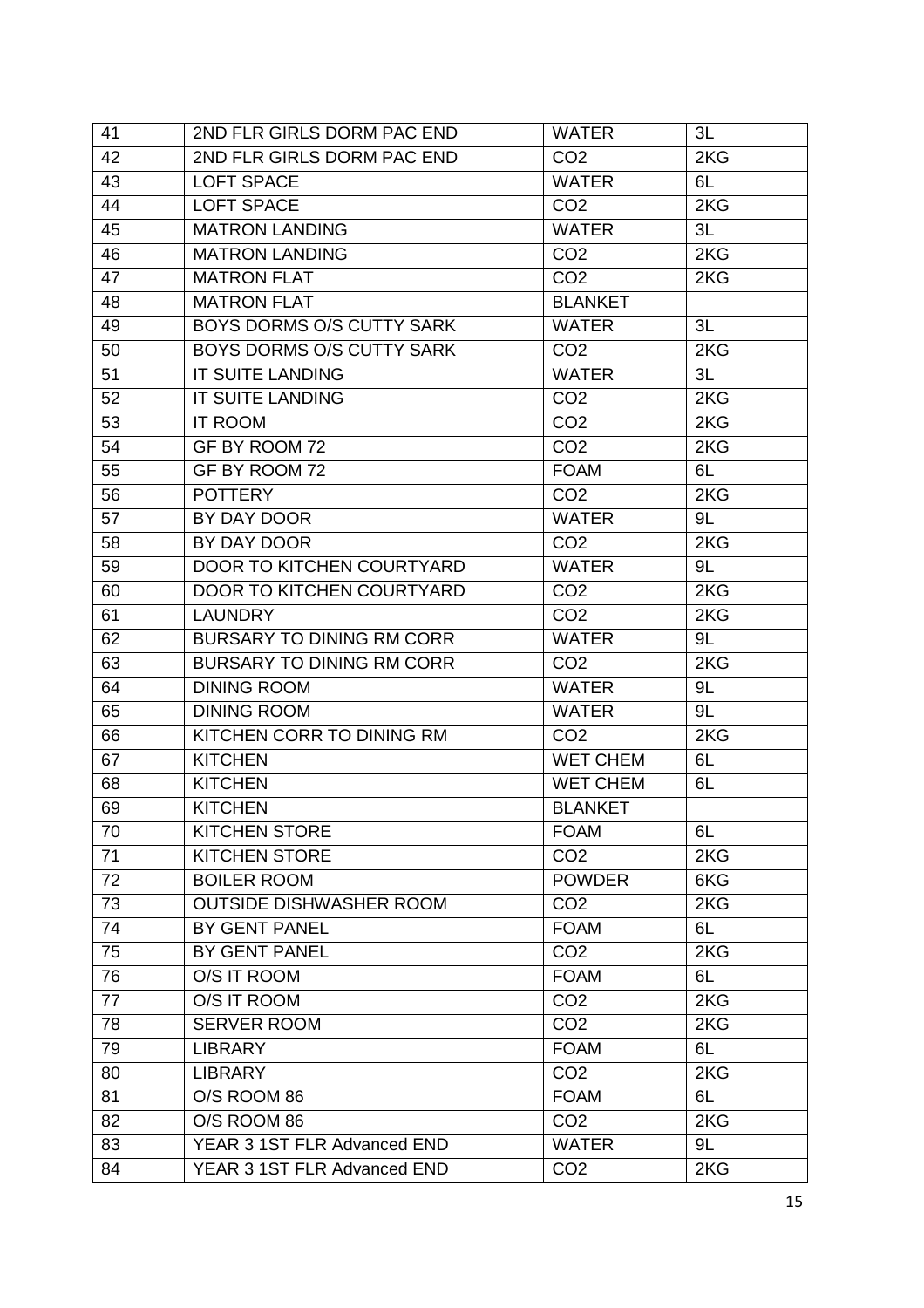| 85  | YEAR 3 1ST FLR TOILET END           | <b>WATER</b>    | 9L  |
|-----|-------------------------------------|-----------------|-----|
| 86  | YEAR 3 1ST FLR TOILET END           | CO <sub>2</sub> | 2KG |
| 87  | <b>SPORTS HALL TO YEAR 4</b>        | <b>WATER</b>    | 9L  |
| 88  | <b>SPORTS HALL TO YEAR 4</b>        | CO <sub>2</sub> | 2KG |
| 89  | <b>SPORTS STORE</b>                 | <b>WATER</b>    | 9L  |
| 90  | <b>SPORTS STORE</b>                 | CO <sub>2</sub> | 2KG |
| 91  | <b>PUBLIC ENTRANCE</b>              | <b>WATER</b>    | 6L  |
| 92  | <b>PUBLIC ENTRANCE</b>              | CO <sub>2</sub> | 2KG |
| 93  | <b>CHANGING ROOM BOYS SCI END</b>   | <b>WATER</b>    | 9L  |
| 94  | <b>CHANGING ROOM BOYS SCI END</b>   | CO <sub>2</sub> | 2KG |
| 95  | <b>OUTSIDE POOL PLANT RM</b>        | <b>WATER</b>    | 9L  |
| 96  | <b>OUTSIDE POOL PLANT RM</b>        | CO <sub>2</sub> | 2KG |
| 97  | <b>CHANGING ROOM GIRLS 1ST FLR</b>  | <b>WATER</b>    | 6L  |
| 98  | <b>CHANGING ROOM GIRLS 1ST FLR</b>  | CO <sub>2</sub> | 2KG |
| 99  | <b>IST FLOOR BOILER ROOM</b>        | <b>POWDER</b>   | 6KG |
| 100 | DT ROOM                             | <b>WATER</b>    | 6L  |
| 101 | DT ROOM                             | CO <sub>2</sub> | 2KG |
| 102 | DT BOILER ROOM                      | <b>POWDER</b>   | 6KG |
| 103 | <b>ART ROOM</b>                     | <b>FOAM</b>     | 6L  |
| 104 | <b>ART ROOM</b>                     | CO <sub>2</sub> | 2KG |
| 105 | <b>SCIENCE 1ST FLR</b>              | <b>FOAM</b>     | 6L  |
| 106 | CLASS <sub>99</sub>                 | <b>FOAM</b>     | 6L  |
| 107 | CLASS <sub>99</sub>                 | CO <sub>2</sub> | 2KG |
| 108 | CLASS <sub>99</sub>                 | <b>BLANKET</b>  |     |
| 109 | <b>STAFF ROOM</b>                   | CO <sub>2</sub> | 2KG |
| 110 | O/S BOILER ROOM                     | <b>POWDER</b>   | 6KG |
| 111 | <b>CURIE</b>                        | <b>FOAM</b>     | 6L  |
| 112 | <b>CURIE</b>                        | CO <sub>2</sub> | 2KG |
| 113 | <b>CURIE</b>                        | <b>BLANKET</b>  |     |
| 114 | <b>GALILEO</b>                      | <b>FOAM</b>     | 6L  |
| 115 | <b>GALILEO</b>                      | CO <sub>2</sub> | 2KG |
| 116 | <b>GALILEO</b>                      | <b>BLANKET</b>  |     |
| 117 | <b>QUBE</b>                         | <b>FOAM</b>     | 6L  |
| 118 | <b>QUBE</b>                         | CO <sub>2</sub> | 2KG |
| 119 | <b>QUBE</b>                         | <b>FOAM</b>     | 6L  |
| 120 | <b>QUBE</b>                         | CO <sub>2</sub> | 2KG |
| 121 | <b>OUTSIDE WORKSHOP/PAINT STORE</b> | <b>FOAM AF</b>  | 6L  |
| 122 | <b>OUTSIDE WORKSHOP/PAINT STORE</b> | CO <sub>2</sub> | 2KG |
| 123 | <b>OUTSIDE POOL CHEM STORE</b>      | CO <sub>2</sub> | 2KG |
| 124 | <b>BREAK ROOM ENTRANCE</b>          | <b>FOAM AF</b>  | 6L  |
| 125 | <b>BREAK ROOM ENTRANCE</b>          | CO <sub>2</sub> | 2KG |
| 126 | <b>COLLECTION BOX STORE</b>         | <b>FOAM AF</b>  | 6L  |
| 127 | <b>GAP FLAT CORRIDOR</b>            | <b>WATER</b>    | 6L  |
| 128 | <b>GAP FLAT CORRIDOR</b>            | CO <sub>2</sub> | 2KG |
|     |                                     |                 |     |